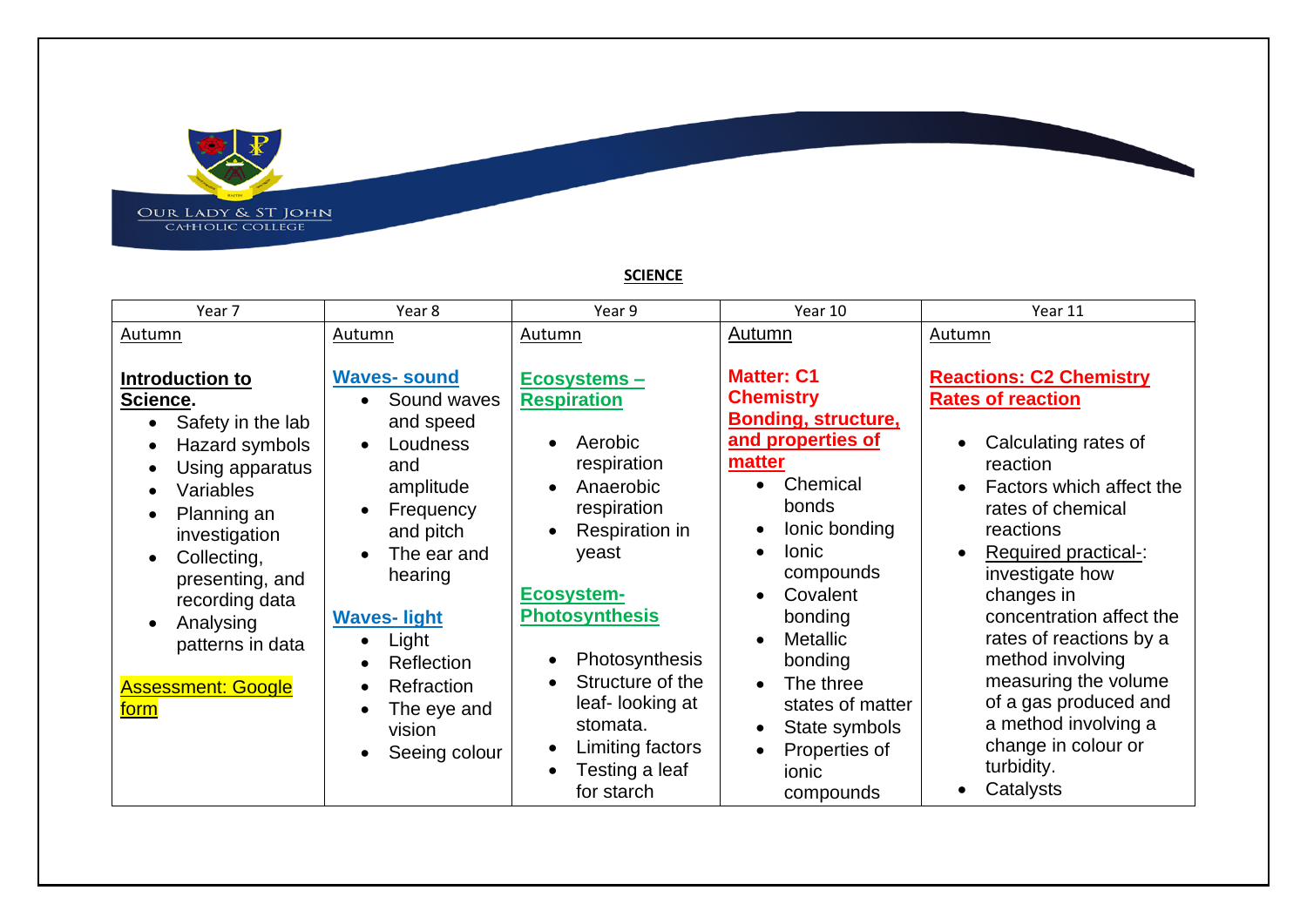| <b>Organisms: Cells</b><br>The microscope-<br>$\bullet$<br>observing cells.<br>Plant and animal<br>cells<br>Specialised cells<br>$\bullet$<br>Movement of<br>substances<br>Unicellular<br>$\bullet$<br>organisms<br><b>Organisms:</b><br><b>Movement</b><br>Levels of<br>$\bullet$<br>organisation<br>Body systems<br>$\bullet$<br>The skeleton<br>$\bullet$<br>Movement:<br><b>Joints</b><br>Movement:<br><b>Muscles</b><br><b>Assessment: Baseline,</b><br>low stakes quizzes and<br>formative EOU<br>assessment. | <b>Assessment:</b><br><b>Baseline, low stakes</b><br>quizzes and<br>formative EOU<br>assessment.<br><b>Earth-Structure</b><br>The structure<br>$\bullet$<br>of the Earth<br>Sedimentary,<br>$\bullet$<br>metamorphic,<br>and igneous<br>rocks<br>The rock<br>cycles.<br>Ceramics<br><b>Earth-Universe</b><br>The solar<br>$\bullet$<br>system<br>The Earth<br>The moon and<br>changing<br>ideas.<br><b>Assessment:</b><br><b>Baseline, low stakes</b><br>quizzes and<br>formative EOU<br>assessment. | <b>Plant minerals</b><br>$\bullet$<br><b>Assessment: Baseline,</b><br>low stakes quizzes<br>and formative EOU<br>assessment.<br><b>Reactions: Types of</b><br>reaction<br>What is a<br>chemical<br>reaction?<br>Recap word<br>equations<br>Factors<br>$\bullet$<br>affecting<br>chemical<br>reactions.<br>Combustion<br>Thermal<br>decomposition<br>Conservation of<br>mass<br><b>Reactions: Chemical</b><br>energy<br>Exothermic and<br>endothermic<br><b>Energy level</b><br>diagrams | Properties of<br>small<br>molecules<br>Polymers<br>$\bullet$<br><b>Giant covalent</b><br>structures<br>Properties of<br>metals and<br>alloys<br>Structure and<br>bonding of<br>carbon<br>Graphene and<br>fullerenes<br><b>Assessment:</b><br><b>Baseline, low stakes</b><br>quizzes and formative<br><b>EOU assessment.</b><br><b>Matter: C1</b><br><b>Chemistry</b><br><b>Quantitative</b><br>chemistry<br>Conservation<br>$\bullet$<br>of mass<br>Balancing<br>$\bullet$<br>chemical<br>equations | Collision theory and<br>$\bullet$<br>activation energy<br>Energy changes and<br>$\bullet$<br>reversible reactions -<br>Endothermic/<br>exothermic reactions<br>The effect of changing<br>$\bullet$<br>conditions on<br>equilibrium (HT only)<br><b>Assessment: Baseline, low</b><br>stakes quizzes and formative<br><b>EOU</b> assessment.<br><b>C2 Chemistry</b><br><b>Organic chemistry</b><br>Crude oil,<br>$\bullet$<br>hydrocarbons, and<br>alkanes<br><b>Fractional distillation</b><br>and petrochemicals<br>Properties of<br>$\bullet$<br>hydrocarbons<br>Cracking and alkenes<br>$\bullet$<br><b>Assessment: Baseline, low</b><br>stakes quizzes and formative<br><b>EOU</b> assessment. |
|---------------------------------------------------------------------------------------------------------------------------------------------------------------------------------------------------------------------------------------------------------------------------------------------------------------------------------------------------------------------------------------------------------------------------------------------------------------------------------------------------------------------|------------------------------------------------------------------------------------------------------------------------------------------------------------------------------------------------------------------------------------------------------------------------------------------------------------------------------------------------------------------------------------------------------------------------------------------------------------------------------------------------------|-----------------------------------------------------------------------------------------------------------------------------------------------------------------------------------------------------------------------------------------------------------------------------------------------------------------------------------------------------------------------------------------------------------------------------------------------------------------------------------------|-----------------------------------------------------------------------------------------------------------------------------------------------------------------------------------------------------------------------------------------------------------------------------------------------------------------------------------------------------------------------------------------------------------------------------------------------------------------------------------------------------|---------------------------------------------------------------------------------------------------------------------------------------------------------------------------------------------------------------------------------------------------------------------------------------------------------------------------------------------------------------------------------------------------------------------------------------------------------------------------------------------------------------------------------------------------------------------------------------------------------------------------------------------------------------------------------------------------|
|---------------------------------------------------------------------------------------------------------------------------------------------------------------------------------------------------------------------------------------------------------------------------------------------------------------------------------------------------------------------------------------------------------------------------------------------------------------------------------------------------------------------|------------------------------------------------------------------------------------------------------------------------------------------------------------------------------------------------------------------------------------------------------------------------------------------------------------------------------------------------------------------------------------------------------------------------------------------------------------------------------------------------------|-----------------------------------------------------------------------------------------------------------------------------------------------------------------------------------------------------------------------------------------------------------------------------------------------------------------------------------------------------------------------------------------------------------------------------------------------------------------------------------------|-----------------------------------------------------------------------------------------------------------------------------------------------------------------------------------------------------------------------------------------------------------------------------------------------------------------------------------------------------------------------------------------------------------------------------------------------------------------------------------------------------|---------------------------------------------------------------------------------------------------------------------------------------------------------------------------------------------------------------------------------------------------------------------------------------------------------------------------------------------------------------------------------------------------------------------------------------------------------------------------------------------------------------------------------------------------------------------------------------------------------------------------------------------------------------------------------------------------|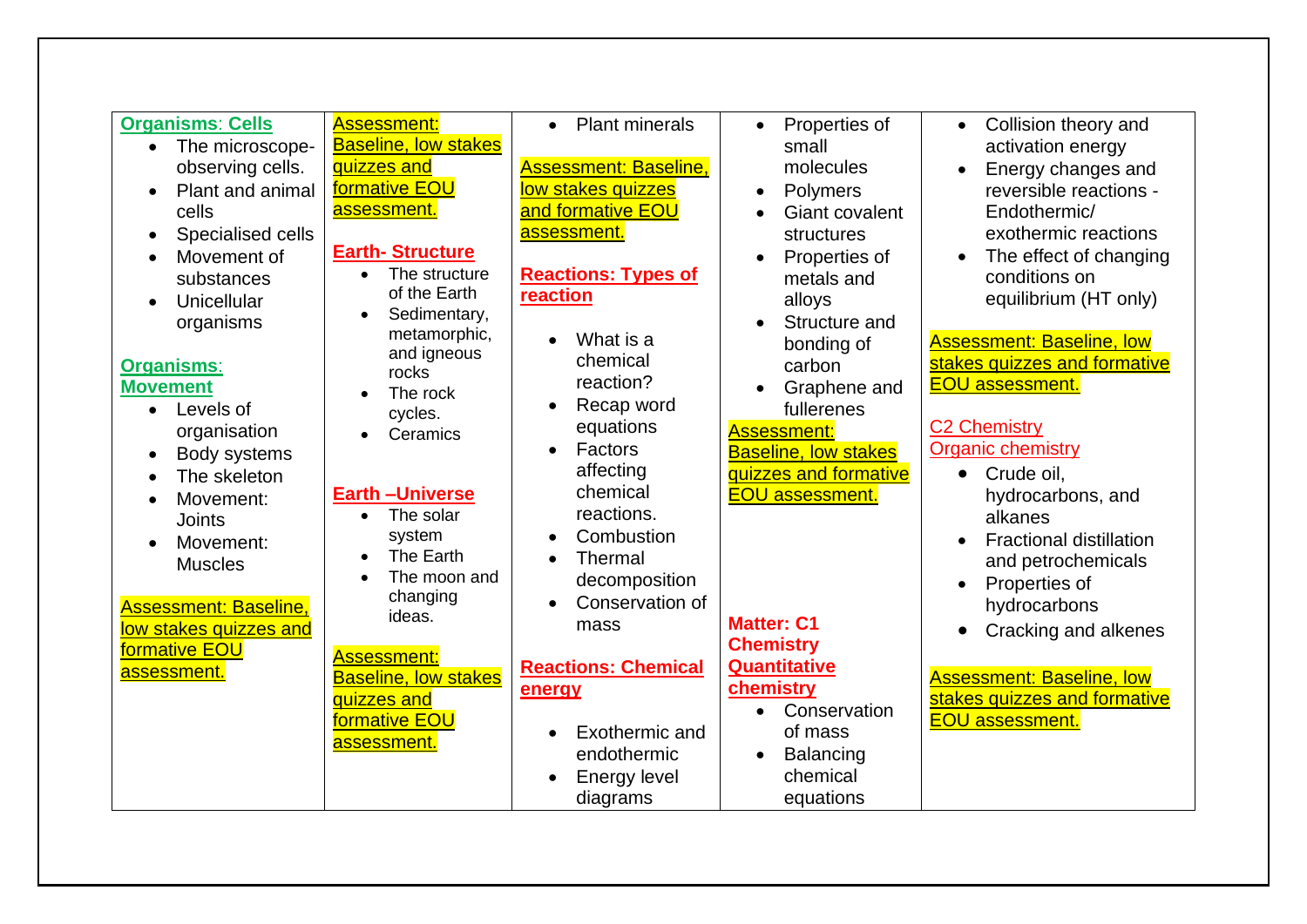| <b>Matter: Particles</b><br>The particle<br>$\bullet$<br>models.<br>States of matter<br>$\bullet$<br>Melting and<br>$\bullet$<br>freezing<br><b>Boiling</b><br>$\bullet$<br>More changes of<br>state<br><b>Diffusion</b><br>$\bullet$<br>Gas pressure<br>$\bullet$<br><b>Matter: Separating</b><br>mixtures<br><b>Mixtures</b><br>$\bullet$<br><b>Solutions</b><br>$\bullet$<br>Solubility<br>$\bullet$<br><b>Filtrations</b><br>$\bullet$<br>Evaporation and<br>$\bullet$<br>distillation<br>Chromatography<br>$\bullet$<br><b>Assessment: Baseline,</b><br>low stakes quizzes and<br>formative EOU<br><b>assessment.</b><br><b>Cumulative</b> | <b>Electromagnets:</b><br><b>Potential</b><br>difference and<br>resistance<br>Circuit<br>$\bullet$<br>symbols and<br>circuit<br>diagrams<br><b>Series</b><br>$\bullet$<br>circuits and<br>current<br><b>Series</b><br>circuits and<br>potential<br>difference<br>Resistance<br>$\bullet$<br>Resistance of<br>$\bullet$<br>a wire (H)<br>Parallel<br>$\bullet$<br>circuits and<br>current<br>Parallel<br>$\bullet$<br>circuits and<br>potential<br>difference<br><b>Static</b><br>$\bullet$<br>electricity | Bond energies<br>$\bullet$<br>(H)<br><b>Assessment: Baseline,</b><br>low stakes quizzes<br>and formative EOU<br>assessment.<br><b>Forces: Contact</b><br>forces<br>Friction and<br>$\bullet$<br>drag.<br>Squashing and<br>stretching<br><b>Turning forces</b><br><b>Forces: Pressure</b><br>Pressure in<br>$\bullet$<br>gases<br>Pressure in<br>$\bullet$<br>liquids<br>Pressure on<br>solids<br><b>Assessment: Baseline.</b><br>low stakes quizzes<br>and formative EOU | Relative<br>$\bullet$<br>formula mass<br>Percentage<br>$\bullet$<br>mass<br>Moles (H)<br>$\bullet$<br>Reacting<br>masses (H)<br>Using moles to<br>balance<br>equations (H)<br>Concentrations<br>of solutions<br><b>Matter: C1</b><br><b>Chemistry</b><br><b>Chemical changes</b><br>Metal oxides-<br>oxidation and<br>reduction<br>Reactivity<br>$\bullet$<br>series<br><b>Extraction of</b><br>metals and<br>reduction<br>Oxidation and<br>reduction (in<br>terms of<br>electrons) (H) | <b>C2 Chemistry</b><br><b>Chemical analysis</b><br>$\bullet$ Pure<br>substances/formulations<br>Chromatography<br>$\bullet$<br><b>Required practical-</b><br>investigate how paper<br>chromatography can be<br>used to separate and<br>tell the difference<br>between coloured<br>substances. Students<br>should calculate Rf<br>values.<br>Identification of<br>common gases;<br>chlorine, oxygen,<br>carbon dioxide and<br>hydrogen.<br><b>Assessment: Baseline, low</b><br>stakes quizzes and formative<br><b>EOU</b> assessment. |
|-------------------------------------------------------------------------------------------------------------------------------------------------------------------------------------------------------------------------------------------------------------------------------------------------------------------------------------------------------------------------------------------------------------------------------------------------------------------------------------------------------------------------------------------------------------------------------------------------------------------------------------------------|-----------------------------------------------------------------------------------------------------------------------------------------------------------------------------------------------------------------------------------------------------------------------------------------------------------------------------------------------------------------------------------------------------------------------------------------------------------------------------------------------------------|--------------------------------------------------------------------------------------------------------------------------------------------------------------------------------------------------------------------------------------------------------------------------------------------------------------------------------------------------------------------------------------------------------------------------------------------------------------------------|-----------------------------------------------------------------------------------------------------------------------------------------------------------------------------------------------------------------------------------------------------------------------------------------------------------------------------------------------------------------------------------------------------------------------------------------------------------------------------------------|--------------------------------------------------------------------------------------------------------------------------------------------------------------------------------------------------------------------------------------------------------------------------------------------------------------------------------------------------------------------------------------------------------------------------------------------------------------------------------------------------------------------------------------|
| assessment                                                                                                                                                                                                                                                                                                                                                                                                                                                                                                                                                                                                                                      |                                                                                                                                                                                                                                                                                                                                                                                                                                                                                                           |                                                                                                                                                                                                                                                                                                                                                                                                                                                                          |                                                                                                                                                                                                                                                                                                                                                                                                                                                                                         |                                                                                                                                                                                                                                                                                                                                                                                                                                                                                                                                      |
|                                                                                                                                                                                                                                                                                                                                                                                                                                                                                                                                                                                                                                                 | <b>Assessment:</b><br><b>Baseline, low stakes</b><br>quizzes and                                                                                                                                                                                                                                                                                                                                                                                                                                          | assessment.                                                                                                                                                                                                                                                                                                                                                                                                                                                              |                                                                                                                                                                                                                                                                                                                                                                                                                                                                                         |                                                                                                                                                                                                                                                                                                                                                                                                                                                                                                                                      |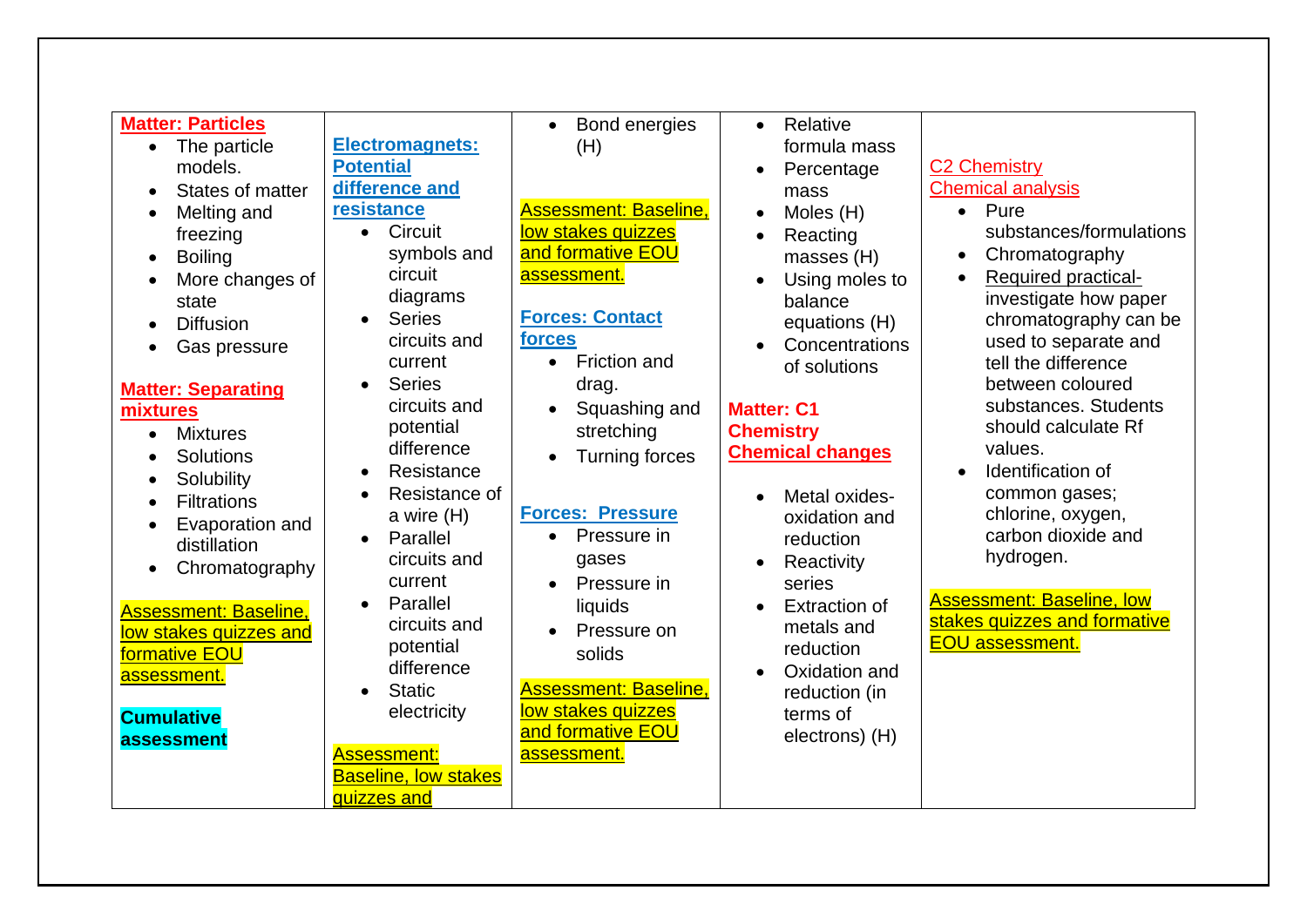| Spring                           | formative EOU<br>assessment. | Spring                       | Reaction of<br>$\bullet$<br>acids with | <b>C2 Chemistry</b>                         |
|----------------------------------|------------------------------|------------------------------|----------------------------------------|---------------------------------------------|
| <b>Forces: Speed</b>             |                              | <b>Waves: Wave effects</b>   | metals                                 | <b>Chemistry of the</b>                     |
| Introduction to<br>$\bullet$     |                              | Longitudinal<br>$\bullet$    | Neutralisation<br>$\bullet$            | atmosphere                                  |
| forces                           | Spring                       | waves-Sound                  | of acids and                           | The proportions of<br>$\bullet$             |
| <b>Balanced and</b><br>$\bullet$ | <b>Organisms-</b>            | waves                        | salt production                        | different gases in the                      |
| unbalanced                       | <b>Breathing</b>             | Hearing range                | Soluble salts<br>$\bullet$             | atmosphere                                  |
| forces                           | Food tests $-$<br>$\bullet$  | and ultrasound               | Required                               | The Earth's early                           |
| Speed<br>$\bullet$               | starch and                   | Ultrasound                   | practical-                             | atmosphere                                  |
| Motion graphs<br>$\bullet$       | sugar                        | uses.                        | preparation of                         | Carbon dioxide and<br>$\bullet$             |
|                                  | Food tests -                 | Transverse                   | a pure, dry                            | methane as                                  |
| <b>Forces: Gravity</b>           | fats and                     | waves                        | sample of a                            | greenhouse gases                            |
| Forces at a<br>$\bullet$         | protein                      | <b>Water waves</b>           | soluble salt                           | Human activities which                      |
| distance                         | Unhealthy diet               | Electromagnetic              | from an                                | contribute to an                            |
|                                  |                              | waves                        | insoluble oxide                        | increase in greenhouse                      |
| <b>Assessment: Baseline,</b>     | <b>Organisms-</b>            |                              | or carbonate,                          | gases in the                                |
| low stakes quizzes and           | <b>Digestion</b>             | <b>Waves: Wave</b>           | using a Bunsen                         | atmosphere                                  |
| formative EOU                    | $\bullet$                    | properties                   | burner to heat                         | Global climate change<br>$\bullet$          |
| assessment.                      | The digestive<br>system      | Properties of<br>$\bullet$   | dilute acid and                        | The carbon footprint                        |
|                                  | The role of the              | waves                        | a water bath or                        | and its reduction                           |
| <b>Genes: Variation</b>          | small intestine              | (reflection and              | electric heater                        |                                             |
| Variation-<br>$\bullet$          | (H)                          | refraction)                  | to evaporate                           | Common atmospheric                          |
| genetic and                      | The model gut<br>$\bullet$   |                              | the solution.                          | pollutants and their                        |
| environmental                    | (practical)                  | <b>Assessment: Baseline,</b> | The pH scale<br>$\bullet$              | sources<br><b>Assessment: Baseline, low</b> |
| Continuous and<br>$\bullet$      | Digestive<br>$\bullet$       | low stakes quizzes           | and                                    | stakes quizzes and formative                |
| discontinuous                    | enzymes                      | and formative EOU            | neutralisation                         | <b>EOU assessment.</b>                      |
|                                  |                              |                              | Strong and<br>$\bullet$                |                                             |
| Adapting to<br>$\bullet$         | <b>Assessment:</b>           | assessment.                  | weak acids (HT                         | <b>C2 Chemistry</b>                         |
| change                           | <b>Baseline, low stakes</b>  |                              | only) Content                          | <b>Using resources</b>                      |
|                                  | quizzes and                  |                              | Key                                    |                                             |
|                                  | formative EOU                |                              | opportunities                          |                                             |
|                                  | assessment.                  |                              | for skills                             |                                             |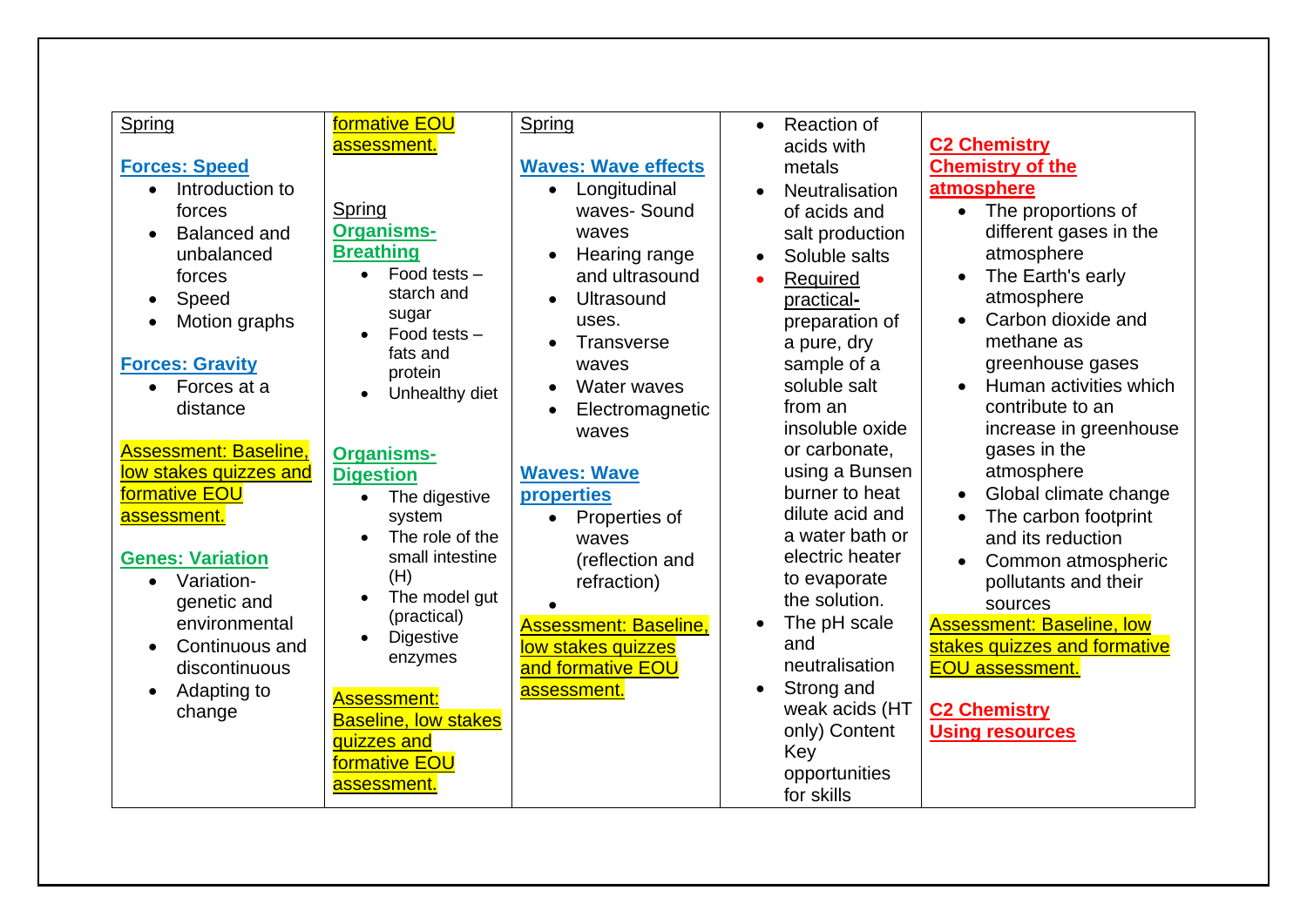| <b>Genes: Human</b><br>reproduction<br>Adolescence<br>$\bullet$<br>Male and female<br>$\bullet$<br>reproductive<br>systems<br>Fertilisation and<br>$\bullet$<br>implantation<br>Development of<br>$\bullet$<br>the foetus<br>The menstrual<br>cycle<br><b>Assessment: Baseline,</b><br>low stakes quizzes and<br>formative EOU<br>assessment.<br><b>Energy: Energy</b><br>transfer<br>Food and fuels<br>$\bullet$<br>Energy<br>$\bullet$<br>resources<br>Energy and<br>$\bullet$<br>power<br><b>Energy: Energy costs</b><br>Energy adds up.<br>$\bullet$<br>Dissipation and<br>$\bullet$<br>efficiency | <b>Matter: Elements</b><br>Elements<br>$\bullet$<br><b>Atoms</b><br>$\bullet$<br>Compounds<br>$\bullet$<br>Chemical<br>$\bullet$<br>formulae<br><b>Polymers</b><br>$\bullet$<br><b>Matter: Periodic</b><br>table.<br>The periodic<br>$\bullet$<br>table<br>The elements<br>$\bullet$<br>of Group<br>The elements<br>$\bullet$<br>of Group 7<br>The elements<br>$\bullet$<br>of Group 0<br>Summer<br><b>Earth-climate</b><br>Composition of<br>$\bullet$<br>the<br>atmosphere<br>The carbon<br>$\bullet$<br>cycles.<br>The<br>$\bullet$<br>greenhouse<br>effect. | <b>Earth-climate</b><br>Composition of<br>$\bullet$<br>the atmosphere<br>The carbon<br>cycles.<br>The greenhouse<br>effect.<br>Global warming<br>and its<br>consequences<br><b>Earth-Earth</b><br><b>resources</b><br><b>Reactivity series</b><br><b>Extraction of</b><br>metals<br>Electrolysis<br>Recycling<br><b>Assessment: Baseline,</b><br>low stakes quizzes<br>and formative EOU<br>assessment.<br>Summer<br><b>B1 Biology</b><br><b>Organisms: Cell</b><br><b>Biology</b> | development A<br>strong acid is<br>completely<br>ionised in<br>aqueous<br>solution.<br>Examples of<br>strong acid<br>The process of<br>$\bullet$<br>electrolysis<br>Electrolysis of<br>$\bullet$<br>molten ionic<br>compounds<br>Using<br>$\bullet$<br>electrolysis to<br>extract metals.<br>Electrolysis of<br>$\bullet$<br>aqueous<br>solutions<br>Required<br>practical-<br>investigate<br>what happens<br>when aqueous<br>solutions are<br>electrolysed<br>using inert<br>electrodes.<br>This should be<br>an<br>investigation<br>involving | Using the Earth's<br>$\bullet$<br>resources and obtaining<br>potable water<br><b>Required practical-</b><br>analysis and purification<br>of water samples from<br>different sources,<br>including pH, dissolved<br>solids, and distillation.<br>Alternative methods of<br>extracting metals (HT<br>only)<br>Life cycle assessment<br>and recycling<br>Ways of reducing the<br>use of resources<br>Autumn/Spring<br><b>P2 Physics</b><br><b>Forces: Forces</b><br>Scalar and vector<br>$\bullet$<br>quantities<br>Contact and non-<br>$\bullet$<br>contact forces<br>Gravity<br><b>Resultant forces</b><br>Work done and energy<br>transfer.<br>Forces and elasticity |
|--------------------------------------------------------------------------------------------------------------------------------------------------------------------------------------------------------------------------------------------------------------------------------------------------------------------------------------------------------------------------------------------------------------------------------------------------------------------------------------------------------------------------------------------------------------------------------------------------------|-----------------------------------------------------------------------------------------------------------------------------------------------------------------------------------------------------------------------------------------------------------------------------------------------------------------------------------------------------------------------------------------------------------------------------------------------------------------------------------------------------------------------------------------------------------------|------------------------------------------------------------------------------------------------------------------------------------------------------------------------------------------------------------------------------------------------------------------------------------------------------------------------------------------------------------------------------------------------------------------------------------------------------------------------------------|-------------------------------------------------------------------------------------------------------------------------------------------------------------------------------------------------------------------------------------------------------------------------------------------------------------------------------------------------------------------------------------------------------------------------------------------------------------------------------------------------------------------------------------------------|----------------------------------------------------------------------------------------------------------------------------------------------------------------------------------------------------------------------------------------------------------------------------------------------------------------------------------------------------------------------------------------------------------------------------------------------------------------------------------------------------------------------------------------------------------------------------------------------------------------------------------------------------------------------|
|--------------------------------------------------------------------------------------------------------------------------------------------------------------------------------------------------------------------------------------------------------------------------------------------------------------------------------------------------------------------------------------------------------------------------------------------------------------------------------------------------------------------------------------------------------------------------------------------------------|-----------------------------------------------------------------------------------------------------------------------------------------------------------------------------------------------------------------------------------------------------------------------------------------------------------------------------------------------------------------------------------------------------------------------------------------------------------------------------------------------------------------------------------------------------------------|------------------------------------------------------------------------------------------------------------------------------------------------------------------------------------------------------------------------------------------------------------------------------------------------------------------------------------------------------------------------------------------------------------------------------------------------------------------------------------|-------------------------------------------------------------------------------------------------------------------------------------------------------------------------------------------------------------------------------------------------------------------------------------------------------------------------------------------------------------------------------------------------------------------------------------------------------------------------------------------------------------------------------------------------|----------------------------------------------------------------------------------------------------------------------------------------------------------------------------------------------------------------------------------------------------------------------------------------------------------------------------------------------------------------------------------------------------------------------------------------------------------------------------------------------------------------------------------------------------------------------------------------------------------------------------------------------------------------------|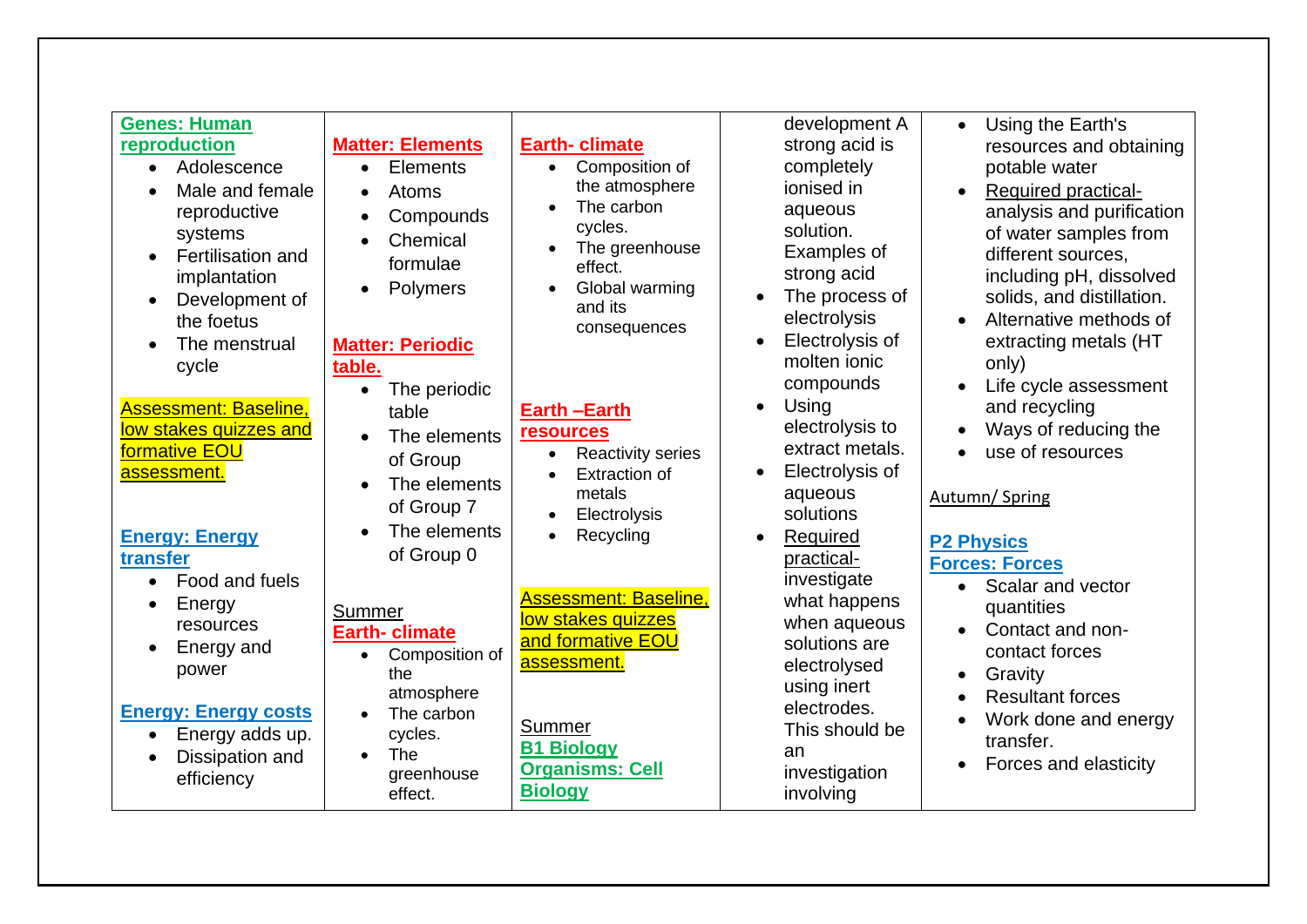| <b>Assessment: Baseline,</b><br>Global and its<br>developing a<br>Distance and<br>$\bullet$<br>Microscopy<br>$\bullet$<br>$\bullet$<br>low stakes quizzes and<br>hypothesis.<br>consequences<br>displacement<br>Animal and<br>formative EOU<br>plant cell<br>Speed<br><b>Earth-Earth</b><br>Representation<br>assessment.<br>Velocity<br>Required<br>$\bullet$<br><b>resources</b><br>of reactions at<br>practical-Use a<br>The distance-time<br>Reactivity<br>$\bullet$<br><b>Cumulative</b><br>electrodes as<br>light microscope<br>relationship<br>series<br>assessment<br>half equations<br>to observe,<br>Acceleration<br>$\bullet$<br><b>Extraction of</b><br>(HT only)<br>draw and label<br>Newton's laws of motion<br>metals<br>Summer<br>a selection of<br>Required practical-<br>Electrolysis<br>$\bullet$<br>plant and<br>investigate the effect of<br>Recycling<br>$\bullet$<br><b>Reactions: Metals</b><br><b>Assessment:</b><br>animal cells. A<br>varying the force on the<br>and non-metals<br><b>Baseline, low stakes</b><br>magnification<br>acceleration of an<br><b>Assessment:</b><br><b>Elements</b><br>quizzes and formative<br>scale must be<br>$\bullet$<br>object of constant mass,<br><b>Baseline, low stakes</b><br>Chemical<br><b>EOU</b> assessment.<br>included.<br>$\bullet$<br>and the effect of varying<br>quizzes and<br>reactions<br>Specialised<br>the mass of an object<br>formative EOU<br>Metals and non-<br>cells<br>on the acceleration<br>assessment.<br><b>Matter: C1</b><br>metals<br>Mitosis and the<br>produced by a constant<br><b>Chemistry</b><br>Metals and<br>$\bullet$<br>cell cycle<br><b>Energy: Work,</b><br>force.<br><b>Energy changes</b><br>acids<br>Stem cells<br>heating, and<br>Stopping distance<br>Metals and<br>Movement of<br>cooling<br>Momentum (HT)<br>$\bullet$<br>Energy transfer<br>$\bullet$<br>oxygen<br>substances-<br>during<br>Metals and<br>$\bullet$<br>diffusion,<br>Work done.<br><b>Assessment: Baseline, low</b><br>$\bullet$<br>exothermic and<br>water<br>osmosis, and<br>stakes quizzes and formative<br>Energy and<br>$\bullet$<br>endothermic |                    |             |                   |                        |
|----------------------------------------------------------------------------------------------------------------------------------------------------------------------------------------------------------------------------------------------------------------------------------------------------------------------------------------------------------------------------------------------------------------------------------------------------------------------------------------------------------------------------------------------------------------------------------------------------------------------------------------------------------------------------------------------------------------------------------------------------------------------------------------------------------------------------------------------------------------------------------------------------------------------------------------------------------------------------------------------------------------------------------------------------------------------------------------------------------------------------------------------------------------------------------------------------------------------------------------------------------------------------------------------------------------------------------------------------------------------------------------------------------------------------------------------------------------------------------------------------------------------------------------------------------------------------------------------------------------------------------------------------------------------------------------------------------------------------------------------------------------------------------------------------------------------------------------------------------------------------------------------------------------------------------------------------------------------------------------------------------------------------------------------------------------------------------------------------------------------------------------|--------------------|-------------|-------------------|------------------------|
|                                                                                                                                                                                                                                                                                                                                                                                                                                                                                                                                                                                                                                                                                                                                                                                                                                                                                                                                                                                                                                                                                                                                                                                                                                                                                                                                                                                                                                                                                                                                                                                                                                                                                                                                                                                                                                                                                                                                                                                                                                                                                                                                        |                    |             |                   |                        |
|                                                                                                                                                                                                                                                                                                                                                                                                                                                                                                                                                                                                                                                                                                                                                                                                                                                                                                                                                                                                                                                                                                                                                                                                                                                                                                                                                                                                                                                                                                                                                                                                                                                                                                                                                                                                                                                                                                                                                                                                                                                                                                                                        |                    |             |                   |                        |
|                                                                                                                                                                                                                                                                                                                                                                                                                                                                                                                                                                                                                                                                                                                                                                                                                                                                                                                                                                                                                                                                                                                                                                                                                                                                                                                                                                                                                                                                                                                                                                                                                                                                                                                                                                                                                                                                                                                                                                                                                                                                                                                                        |                    |             |                   |                        |
|                                                                                                                                                                                                                                                                                                                                                                                                                                                                                                                                                                                                                                                                                                                                                                                                                                                                                                                                                                                                                                                                                                                                                                                                                                                                                                                                                                                                                                                                                                                                                                                                                                                                                                                                                                                                                                                                                                                                                                                                                                                                                                                                        |                    |             |                   |                        |
|                                                                                                                                                                                                                                                                                                                                                                                                                                                                                                                                                                                                                                                                                                                                                                                                                                                                                                                                                                                                                                                                                                                                                                                                                                                                                                                                                                                                                                                                                                                                                                                                                                                                                                                                                                                                                                                                                                                                                                                                                                                                                                                                        |                    |             |                   |                        |
|                                                                                                                                                                                                                                                                                                                                                                                                                                                                                                                                                                                                                                                                                                                                                                                                                                                                                                                                                                                                                                                                                                                                                                                                                                                                                                                                                                                                                                                                                                                                                                                                                                                                                                                                                                                                                                                                                                                                                                                                                                                                                                                                        |                    |             |                   |                        |
|                                                                                                                                                                                                                                                                                                                                                                                                                                                                                                                                                                                                                                                                                                                                                                                                                                                                                                                                                                                                                                                                                                                                                                                                                                                                                                                                                                                                                                                                                                                                                                                                                                                                                                                                                                                                                                                                                                                                                                                                                                                                                                                                        |                    |             |                   |                        |
|                                                                                                                                                                                                                                                                                                                                                                                                                                                                                                                                                                                                                                                                                                                                                                                                                                                                                                                                                                                                                                                                                                                                                                                                                                                                                                                                                                                                                                                                                                                                                                                                                                                                                                                                                                                                                                                                                                                                                                                                                                                                                                                                        |                    |             |                   |                        |
|                                                                                                                                                                                                                                                                                                                                                                                                                                                                                                                                                                                                                                                                                                                                                                                                                                                                                                                                                                                                                                                                                                                                                                                                                                                                                                                                                                                                                                                                                                                                                                                                                                                                                                                                                                                                                                                                                                                                                                                                                                                                                                                                        |                    |             |                   |                        |
|                                                                                                                                                                                                                                                                                                                                                                                                                                                                                                                                                                                                                                                                                                                                                                                                                                                                                                                                                                                                                                                                                                                                                                                                                                                                                                                                                                                                                                                                                                                                                                                                                                                                                                                                                                                                                                                                                                                                                                                                                                                                                                                                        |                    |             |                   |                        |
|                                                                                                                                                                                                                                                                                                                                                                                                                                                                                                                                                                                                                                                                                                                                                                                                                                                                                                                                                                                                                                                                                                                                                                                                                                                                                                                                                                                                                                                                                                                                                                                                                                                                                                                                                                                                                                                                                                                                                                                                                                                                                                                                        |                    |             |                   |                        |
|                                                                                                                                                                                                                                                                                                                                                                                                                                                                                                                                                                                                                                                                                                                                                                                                                                                                                                                                                                                                                                                                                                                                                                                                                                                                                                                                                                                                                                                                                                                                                                                                                                                                                                                                                                                                                                                                                                                                                                                                                                                                                                                                        |                    |             |                   |                        |
|                                                                                                                                                                                                                                                                                                                                                                                                                                                                                                                                                                                                                                                                                                                                                                                                                                                                                                                                                                                                                                                                                                                                                                                                                                                                                                                                                                                                                                                                                                                                                                                                                                                                                                                                                                                                                                                                                                                                                                                                                                                                                                                                        |                    |             |                   |                        |
|                                                                                                                                                                                                                                                                                                                                                                                                                                                                                                                                                                                                                                                                                                                                                                                                                                                                                                                                                                                                                                                                                                                                                                                                                                                                                                                                                                                                                                                                                                                                                                                                                                                                                                                                                                                                                                                                                                                                                                                                                                                                                                                                        |                    |             |                   |                        |
|                                                                                                                                                                                                                                                                                                                                                                                                                                                                                                                                                                                                                                                                                                                                                                                                                                                                                                                                                                                                                                                                                                                                                                                                                                                                                                                                                                                                                                                                                                                                                                                                                                                                                                                                                                                                                                                                                                                                                                                                                                                                                                                                        |                    |             |                   |                        |
|                                                                                                                                                                                                                                                                                                                                                                                                                                                                                                                                                                                                                                                                                                                                                                                                                                                                                                                                                                                                                                                                                                                                                                                                                                                                                                                                                                                                                                                                                                                                                                                                                                                                                                                                                                                                                                                                                                                                                                                                                                                                                                                                        |                    |             |                   |                        |
|                                                                                                                                                                                                                                                                                                                                                                                                                                                                                                                                                                                                                                                                                                                                                                                                                                                                                                                                                                                                                                                                                                                                                                                                                                                                                                                                                                                                                                                                                                                                                                                                                                                                                                                                                                                                                                                                                                                                                                                                                                                                                                                                        |                    |             |                   |                        |
|                                                                                                                                                                                                                                                                                                                                                                                                                                                                                                                                                                                                                                                                                                                                                                                                                                                                                                                                                                                                                                                                                                                                                                                                                                                                                                                                                                                                                                                                                                                                                                                                                                                                                                                                                                                                                                                                                                                                                                                                                                                                                                                                        |                    |             |                   |                        |
|                                                                                                                                                                                                                                                                                                                                                                                                                                                                                                                                                                                                                                                                                                                                                                                                                                                                                                                                                                                                                                                                                                                                                                                                                                                                                                                                                                                                                                                                                                                                                                                                                                                                                                                                                                                                                                                                                                                                                                                                                                                                                                                                        |                    |             |                   |                        |
|                                                                                                                                                                                                                                                                                                                                                                                                                                                                                                                                                                                                                                                                                                                                                                                                                                                                                                                                                                                                                                                                                                                                                                                                                                                                                                                                                                                                                                                                                                                                                                                                                                                                                                                                                                                                                                                                                                                                                                                                                                                                                                                                        |                    |             |                   |                        |
|                                                                                                                                                                                                                                                                                                                                                                                                                                                                                                                                                                                                                                                                                                                                                                                                                                                                                                                                                                                                                                                                                                                                                                                                                                                                                                                                                                                                                                                                                                                                                                                                                                                                                                                                                                                                                                                                                                                                                                                                                                                                                                                                        |                    |             |                   |                        |
|                                                                                                                                                                                                                                                                                                                                                                                                                                                                                                                                                                                                                                                                                                                                                                                                                                                                                                                                                                                                                                                                                                                                                                                                                                                                                                                                                                                                                                                                                                                                                                                                                                                                                                                                                                                                                                                                                                                                                                                                                                                                                                                                        |                    |             |                   |                        |
|                                                                                                                                                                                                                                                                                                                                                                                                                                                                                                                                                                                                                                                                                                                                                                                                                                                                                                                                                                                                                                                                                                                                                                                                                                                                                                                                                                                                                                                                                                                                                                                                                                                                                                                                                                                                                                                                                                                                                                                                                                                                                                                                        |                    |             |                   |                        |
|                                                                                                                                                                                                                                                                                                                                                                                                                                                                                                                                                                                                                                                                                                                                                                                                                                                                                                                                                                                                                                                                                                                                                                                                                                                                                                                                                                                                                                                                                                                                                                                                                                                                                                                                                                                                                                                                                                                                                                                                                                                                                                                                        | Metal<br>$\bullet$ | temperature | active transport. | <b>EOU</b> assessment. |
| reactions<br>displacement<br>Required<br>Energy<br>$\bullet$<br>$\bullet$                                                                                                                                                                                                                                                                                                                                                                                                                                                                                                                                                                                                                                                                                                                                                                                                                                                                                                                                                                                                                                                                                                                                                                                                                                                                                                                                                                                                                                                                                                                                                                                                                                                                                                                                                                                                                                                                                                                                                                                                                                                              |                    |             |                   |                        |
| Required<br>practical-<br>transfer-                                                                                                                                                                                                                                                                                                                                                                                                                                                                                                                                                                                                                                                                                                                                                                                                                                                                                                                                                                                                                                                                                                                                                                                                                                                                                                                                                                                                                                                                                                                                                                                                                                                                                                                                                                                                                                                                                                                                                                                                                                                                                                    |                    |             |                   |                        |
| practical-<br><b>Reactions: Acids and</b><br>investigate the<br><b>P2 Physics</b><br>conduction,                                                                                                                                                                                                                                                                                                                                                                                                                                                                                                                                                                                                                                                                                                                                                                                                                                                                                                                                                                                                                                                                                                                                                                                                                                                                                                                                                                                                                                                                                                                                                                                                                                                                                                                                                                                                                                                                                                                                                                                                                                       |                    |             |                   |                        |
| investigate the<br>alkalis<br>effect of a range<br><b>Waves: Waves</b><br>convection,                                                                                                                                                                                                                                                                                                                                                                                                                                                                                                                                                                                                                                                                                                                                                                                                                                                                                                                                                                                                                                                                                                                                                                                                                                                                                                                                                                                                                                                                                                                                                                                                                                                                                                                                                                                                                                                                                                                                                                                                                                                  |                    |             |                   |                        |
| variables that<br>Acids and<br><sub>of</sub><br>and radiation.<br>$\bullet$<br>Transverse and<br>$\bullet$                                                                                                                                                                                                                                                                                                                                                                                                                                                                                                                                                                                                                                                                                                                                                                                                                                                                                                                                                                                                                                                                                                                                                                                                                                                                                                                                                                                                                                                                                                                                                                                                                                                                                                                                                                                                                                                                                                                                                                                                                             |                    |             |                   |                        |
| affect<br><b>Alkalis</b><br>concentrations<br>longitudinal waves                                                                                                                                                                                                                                                                                                                                                                                                                                                                                                                                                                                                                                                                                                                                                                                                                                                                                                                                                                                                                                                                                                                                                                                                                                                                                                                                                                                                                                                                                                                                                                                                                                                                                                                                                                                                                                                                                                                                                                                                                                                                       |                    |             |                   |                        |
| temperature<br>of salt or sugar<br>Indicators and<br><b>Assessment:</b><br>Properties of waves                                                                                                                                                                                                                                                                                                                                                                                                                                                                                                                                                                                                                                                                                                                                                                                                                                                                                                                                                                                                                                                                                                                                                                                                                                                                                                                                                                                                                                                                                                                                                                                                                                                                                                                                                                                                                                                                                                                                                                                                                                         |                    |             |                   |                        |
| changes in<br>solutions on the<br><b>Baseline, low stakes</b><br>pH                                                                                                                                                                                                                                                                                                                                                                                                                                                                                                                                                                                                                                                                                                                                                                                                                                                                                                                                                                                                                                                                                                                                                                                                                                                                                                                                                                                                                                                                                                                                                                                                                                                                                                                                                                                                                                                                                                                                                                                                                                                                    |                    |             |                   |                        |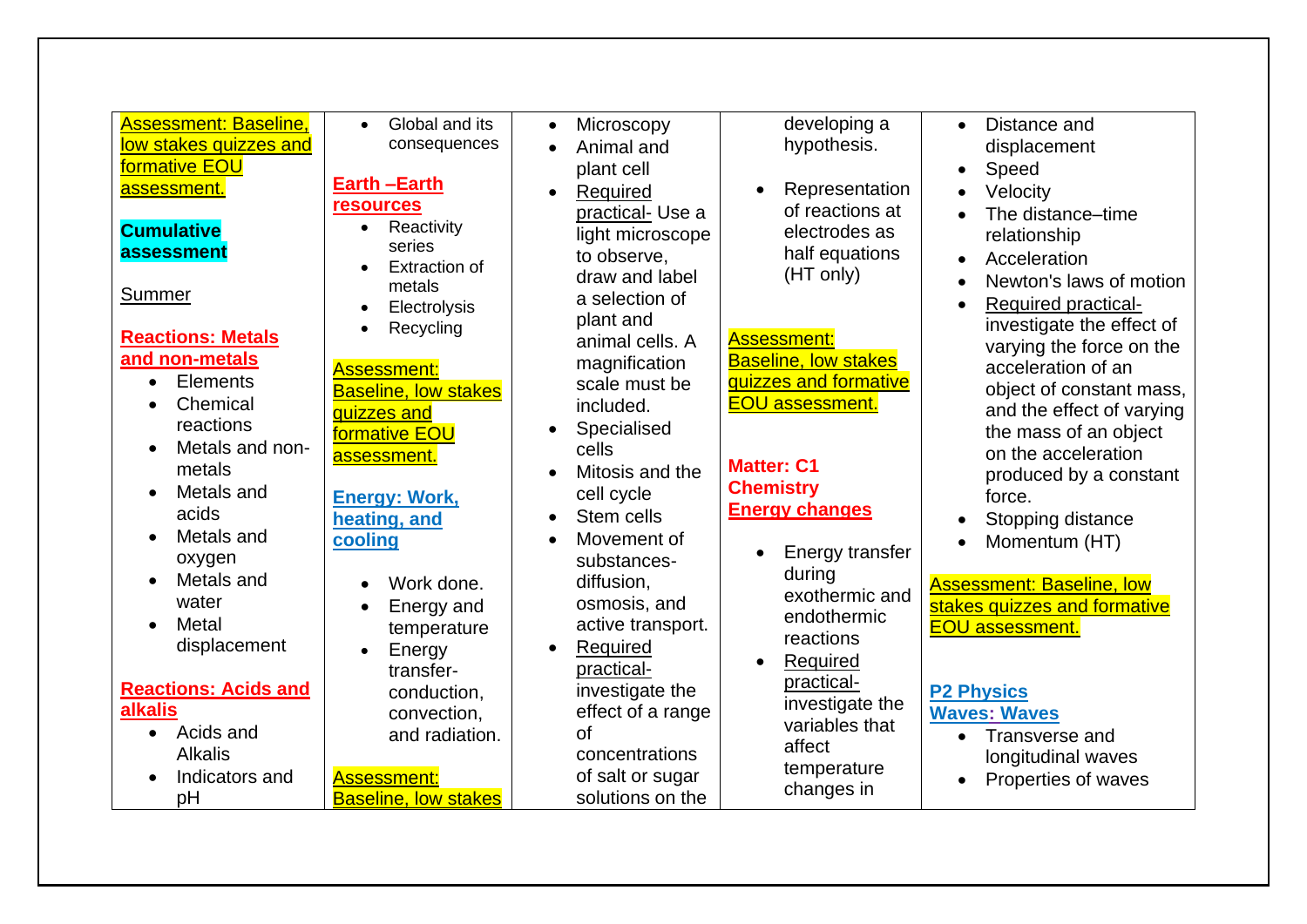| mass of plant<br>quizzes and<br>reacting<br>Acid strength<br>$\bullet$<br>formative EOU<br>solutions such<br>tissue.<br><b>Neutralisation</b> | Required practical-<br>$\bullet$ |
|-----------------------------------------------------------------------------------------------------------------------------------------------|----------------------------------|
|                                                                                                                                               |                                  |
| <b>Assessment: Baseline,</b>                                                                                                                  | make observations to             |
| as, e.g., acid<br>assessment.<br>Making salts                                                                                                 | identify the suitability of      |
| low stakes quizzes<br>plus metals,                                                                                                            | apparatus to measure             |
| and formative EOU<br><b>Genes: Evolution</b><br>acid plus<br><b>Assessment: Baseline,</b>                                                     | the frequency,                   |
| assessment.<br>carbonates,<br>low stakes quizzes and                                                                                          | wavelength, and speed            |
| neutralisations,<br><b>Natural</b><br>formative EOU<br>$\bullet$                                                                              | of waves in a ripple tank        |
| <b>B1 Biology</b><br>displacement<br>selection<br>assessment.                                                                                 | and waves in a solid             |
| of metals.<br><b>Organisms:</b><br>Charles<br>$\bullet$                                                                                       | and take appropriate             |
| <b>Organisation</b><br>Reaction<br>Darwin<br><b>Ecosystems:</b>                                                                               | measurements.                    |
| profiles<br>Cells, tissues,<br><b>Interdependence</b><br>The fossil<br>$\bullet$                                                              | Types of                         |
| and organs<br>Making and<br>records.<br>Food chains and<br>$\bullet$<br>$\bullet$                                                             | electromagnetic waves            |
| The human<br>breaking bonds<br>webs<br>Extinction<br>$\bullet$                                                                                | Uses and applications            |
| digestive<br>(H)<br>Disruption to<br><b>Biodiversity</b><br>$\bullet$                                                                         | of electromagnetic               |
| system<br>food chains and<br>Preserving<br>$\bullet$                                                                                          | waves.                           |
| <b>Assessment:</b><br>Required<br>webs<br>biodiversity<br>$\bullet$                                                                           | Reflection and                   |
| <b>Baseline, low stakes</b><br>practical-Food<br>Ecosystems                                                                                   | refraction (HT)                  |
| quizzes and formative<br>groups:<br><b>Genes: Inheritance</b>                                                                                 | Required practical-:             |
| Competition<br>$\bullet$<br><b>EOU</b> assessment.<br>Benedict's test                                                                         |                                  |
| Inheritance<br>$\bullet$<br>for sugars;                                                                                                       | investigate how the              |
| <b>Ecosystems: Plant</b><br><b>DNA</b><br>$\bullet$<br>jodine test for                                                                        | amount of infrared               |
| reproduction<br>Genetic and<br>$\bullet$                                                                                                      | radiation absorbed or            |
| starch; and<br><b>Flowers and</b><br>punnet<br>$\bullet$                                                                                      | radiated by a surface            |
| Biuret reagent<br>pollination<br>squares                                                                                                      | depends on the nature            |
| Spring<br>for protein.<br>Fertilisation and<br>Genetic<br>$\bullet$                                                                           | of that surface.                 |
| Enzymes<br>germination<br>modification                                                                                                        |                                  |
| <b>P1 Physics- Energy:</b><br>(recap)<br>Seed dispersal<br><b>Assessment:</b><br>$\bullet$                                                    | <b>Assessment: Baseline, low</b> |
| <b>Energy stores</b><br>Enzymes of the<br>$\bullet$<br><b>Baseline, low stakes</b>                                                            | stakes quizzes and formative     |
| and systems<br>digestive<br><b>Assessment: Baseline,</b><br>quizzes and                                                                       | <b>EOU</b> assessment.           |
| Kinetic energy<br>system<br>low stakes quizzes and<br>formative EOU                                                                           |                                  |
| <b>GPE</b><br>Required<br>formative EOU<br>assessment.                                                                                        | <b>P2 Physics</b>                |
| Elastic<br>practical-<br><b>Cumulative</b><br>assessment.                                                                                     | <b>Electromagnets: Magnetism</b> |
| potential<br>investigate the<br>assessment                                                                                                    | and Electromagnetism             |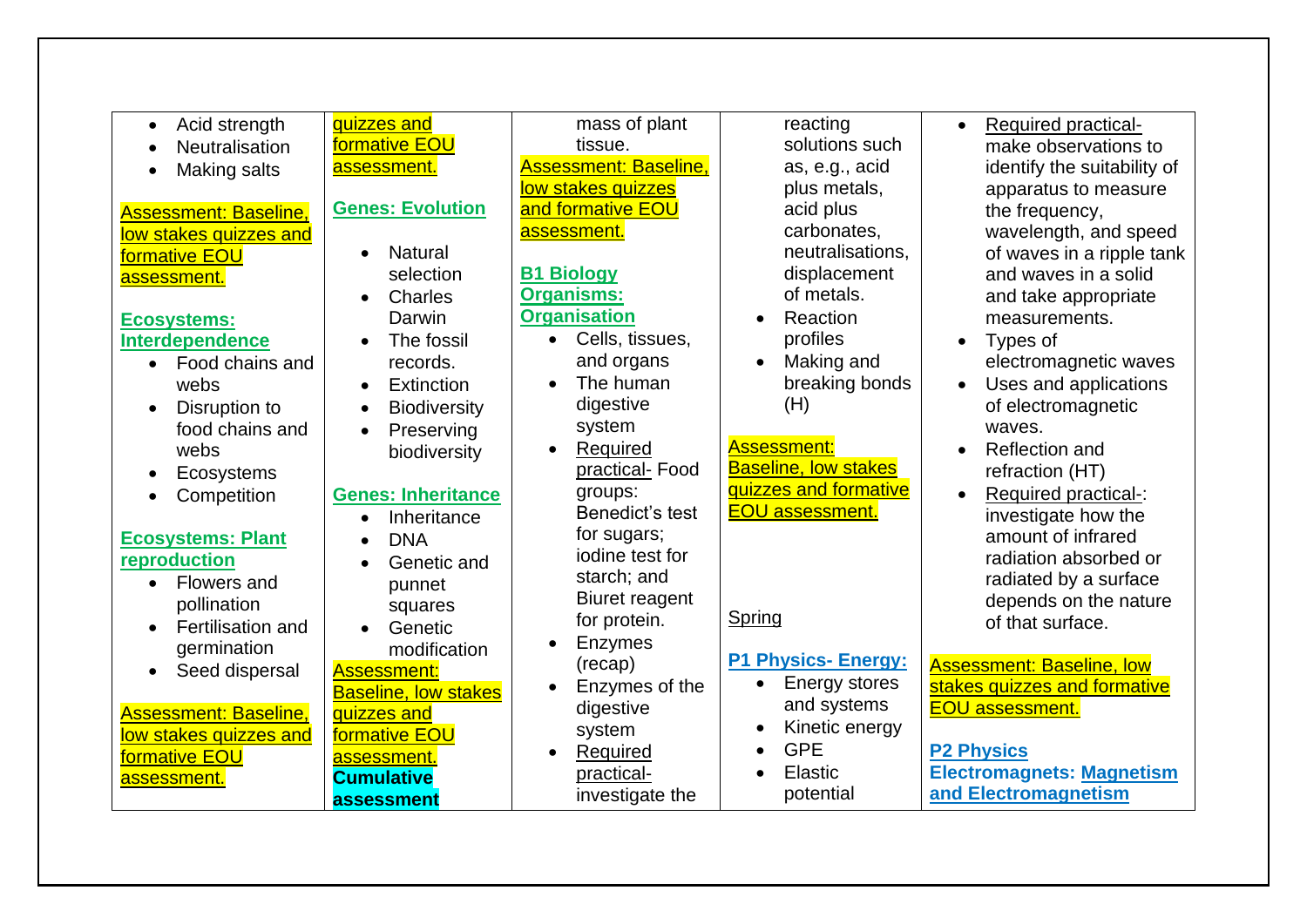| <b>Cumulative</b><br>assessment | effect of pH on<br>the rate of<br>reaction of<br>amylase.<br>Components of<br>the blood<br>The heart<br>structure and<br>function<br>The circulatory<br>system<br>Coronary heart<br>disease: a non-<br>communicable<br>disease<br><b>Health issues</b><br>The effect of<br>lifestyle on<br>some non-<br>communicable<br>diseases<br>Cancer<br>Plant tissue and<br>organs<br><b>Assessment: Baseline,</b><br>low stakes quizzes<br>and formative EOU<br>assessment. | Specific heat<br>$\bullet$<br>capacity<br>Required<br>practical: an<br>investigation to<br>determine the<br>specific heat<br>capacity of one<br>or more<br>materials. The<br>investigation<br>will involve<br>linking the<br>decrease of<br>one energy<br>store (or work<br>done) to the<br>increase in<br>temperature<br>and<br>subsequent<br>increase in<br>thermal energy<br>stored.<br>Power<br>Energy<br>transfers in a<br>system<br>Efficiency<br>National and<br>global energy<br>resources | Poles of a magnet<br>$\bullet$<br>Magnetic fields<br>$\bullet$<br>Electromagnets<br>The motor effect (HT)<br>Fleming's left-hand rule<br>(HT only)<br><b>Summer Examinations</b><br><b>GCSE Biology</b><br>$\bullet$<br>B1/B2 Trilogy exam<br><b>GCSE Chemistry C1/C2</b><br>Trilogy exam<br><b>GCSE Physics P1/P2</b><br>Trilogy exam |
|---------------------------------|--------------------------------------------------------------------------------------------------------------------------------------------------------------------------------------------------------------------------------------------------------------------------------------------------------------------------------------------------------------------------------------------------------------------------------------------------------------------|----------------------------------------------------------------------------------------------------------------------------------------------------------------------------------------------------------------------------------------------------------------------------------------------------------------------------------------------------------------------------------------------------------------------------------------------------------------------------------------------------|----------------------------------------------------------------------------------------------------------------------------------------------------------------------------------------------------------------------------------------------------------------------------------------------------------------------------------------|
|---------------------------------|--------------------------------------------------------------------------------------------------------------------------------------------------------------------------------------------------------------------------------------------------------------------------------------------------------------------------------------------------------------------------------------------------------------------------------------------------------------------|----------------------------------------------------------------------------------------------------------------------------------------------------------------------------------------------------------------------------------------------------------------------------------------------------------------------------------------------------------------------------------------------------------------------------------------------------------------------------------------------------|----------------------------------------------------------------------------------------------------------------------------------------------------------------------------------------------------------------------------------------------------------------------------------------------------------------------------------------|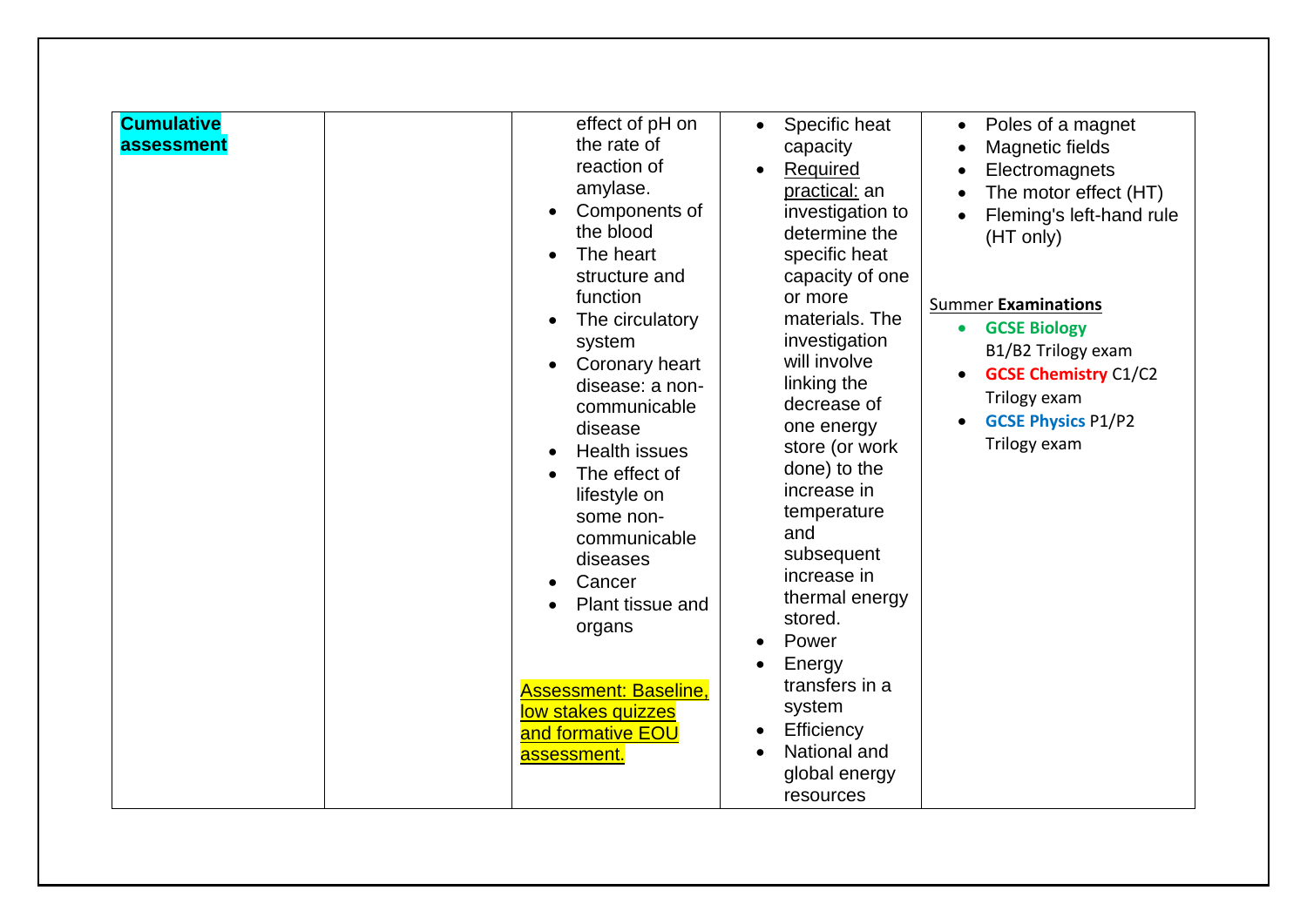| <b>B1 Biology</b><br><b>Infection and</b><br>response<br>Infection and<br>response<br>Microorganisms<br>and diseases<br>caused by<br>pathogens.<br>The body's first<br>$\bullet$<br>line of defence<br>The role of the<br>white blood<br>cells<br>Immunity<br>Vaccines<br>Antibiotics and<br>painkillers | <b>P1 Physics-</b><br><b>Electricity:</b><br>Standard<br>$\bullet$<br>circuit diagram<br>symbols<br>Electrical<br>$\bullet$<br>charge and<br>current<br>Current,<br>resistance and<br>potential<br>difference.<br>Required<br>$\bullet$<br>practical-use<br>circuit<br>diagrams to set<br>up and check<br>appropriate<br>circuits to |
|----------------------------------------------------------------------------------------------------------------------------------------------------------------------------------------------------------------------------------------------------------------------------------------------------------|--------------------------------------------------------------------------------------------------------------------------------------------------------------------------------------------------------------------------------------------------------------------------------------------------------------------------------------|
|                                                                                                                                                                                                                                                                                                          |                                                                                                                                                                                                                                                                                                                                      |
| Discovery and<br>development of<br>new drugs<br><b>Assessment: Baseline,</b>                                                                                                                                                                                                                             | investigate the<br>factors<br>affecting the<br>resistance of<br>electrical                                                                                                                                                                                                                                                           |
| low stakes quizzes<br>and formative EOU<br>assessment.                                                                                                                                                                                                                                                   | circuits.<br><b>Resistors</b><br>Required<br>practical- use                                                                                                                                                                                                                                                                          |
| Summer<br><b>B1 Biology</b><br><b>Ecosystem:</b><br><b>Bioenergetics</b>                                                                                                                                                                                                                                 | circuit<br>diagrams to<br>construct                                                                                                                                                                                                                                                                                                  |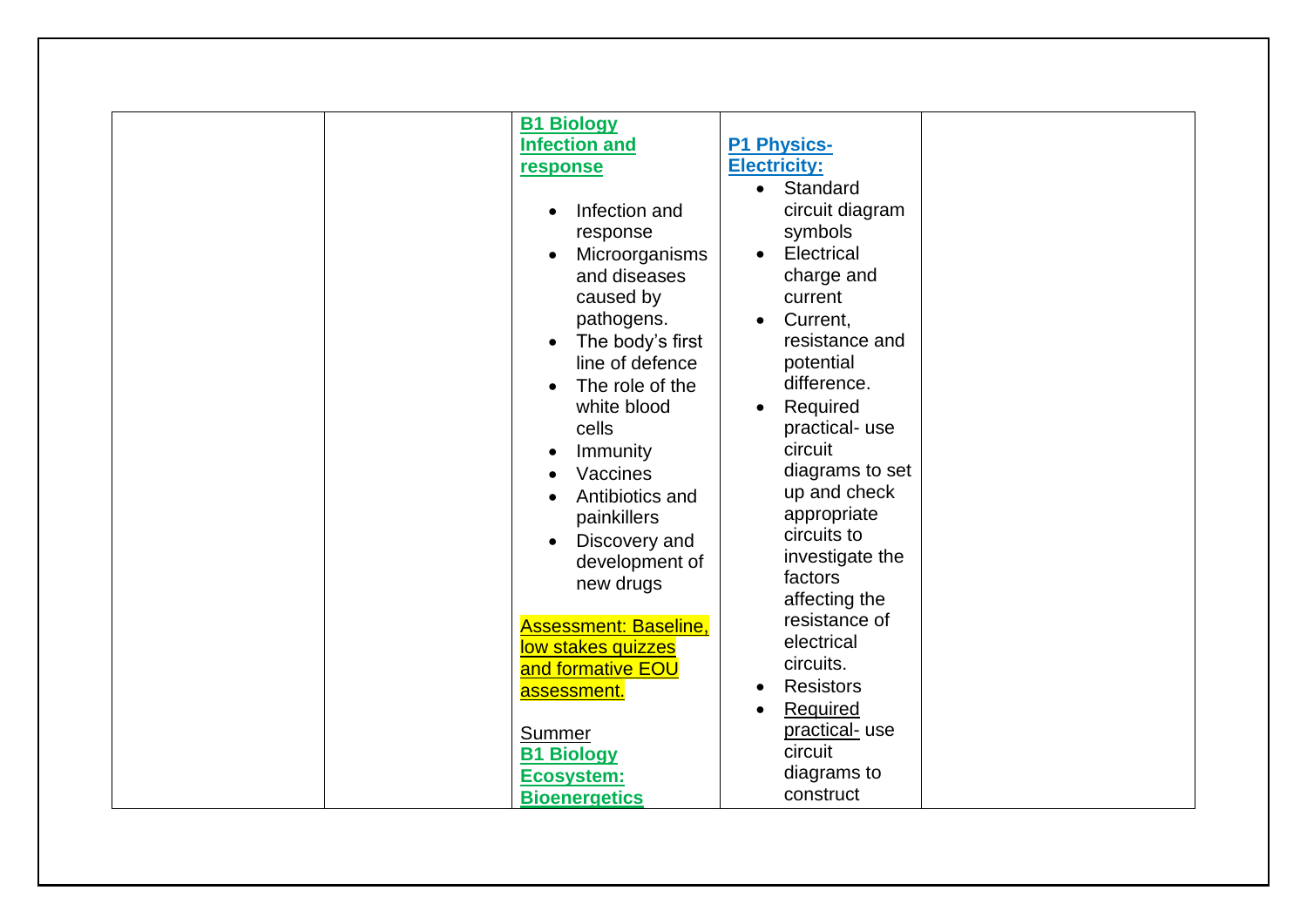| $\bullet$<br>Rate of<br>$\bullet$<br>from<br>Aerobic<br>$\bullet$<br>Anaerobic<br>$\bullet$<br>exercise<br><b>Assessment: Baseline,</b><br>low stakes quizzes<br>and formative EOU<br>assessment.<br><b>Cumulative</b><br>assessment | appropriate<br>Photosynthesis<br>circuits to<br>investigate the<br>photosynthesis<br>$I-V$<br>Uses of glucose<br>characteristics<br>of a variety of<br>photosynthesis.<br>circuit<br>elements,<br>respiration<br>including a<br>filament lamp,<br>respiration<br>a diode, and a<br>Response to<br>resistor at<br>constant<br>Metabolism<br>temperature.<br>Series and<br>$\bullet$<br>parallel circuits<br>Direct and<br>$\bullet$<br>alternating<br>potential<br>difference.<br>Main's<br>$\bullet$<br>electricity<br>Power<br>Energy<br>transfers in<br>everyday<br>appliances<br><b>The National</b><br>$\bullet$<br>Grid |
|--------------------------------------------------------------------------------------------------------------------------------------------------------------------------------------------------------------------------------------|------------------------------------------------------------------------------------------------------------------------------------------------------------------------------------------------------------------------------------------------------------------------------------------------------------------------------------------------------------------------------------------------------------------------------------------------------------------------------------------------------------------------------------------------------------------------------------------------------------------------------|
|--------------------------------------------------------------------------------------------------------------------------------------------------------------------------------------------------------------------------------------|------------------------------------------------------------------------------------------------------------------------------------------------------------------------------------------------------------------------------------------------------------------------------------------------------------------------------------------------------------------------------------------------------------------------------------------------------------------------------------------------------------------------------------------------------------------------------------------------------------------------------|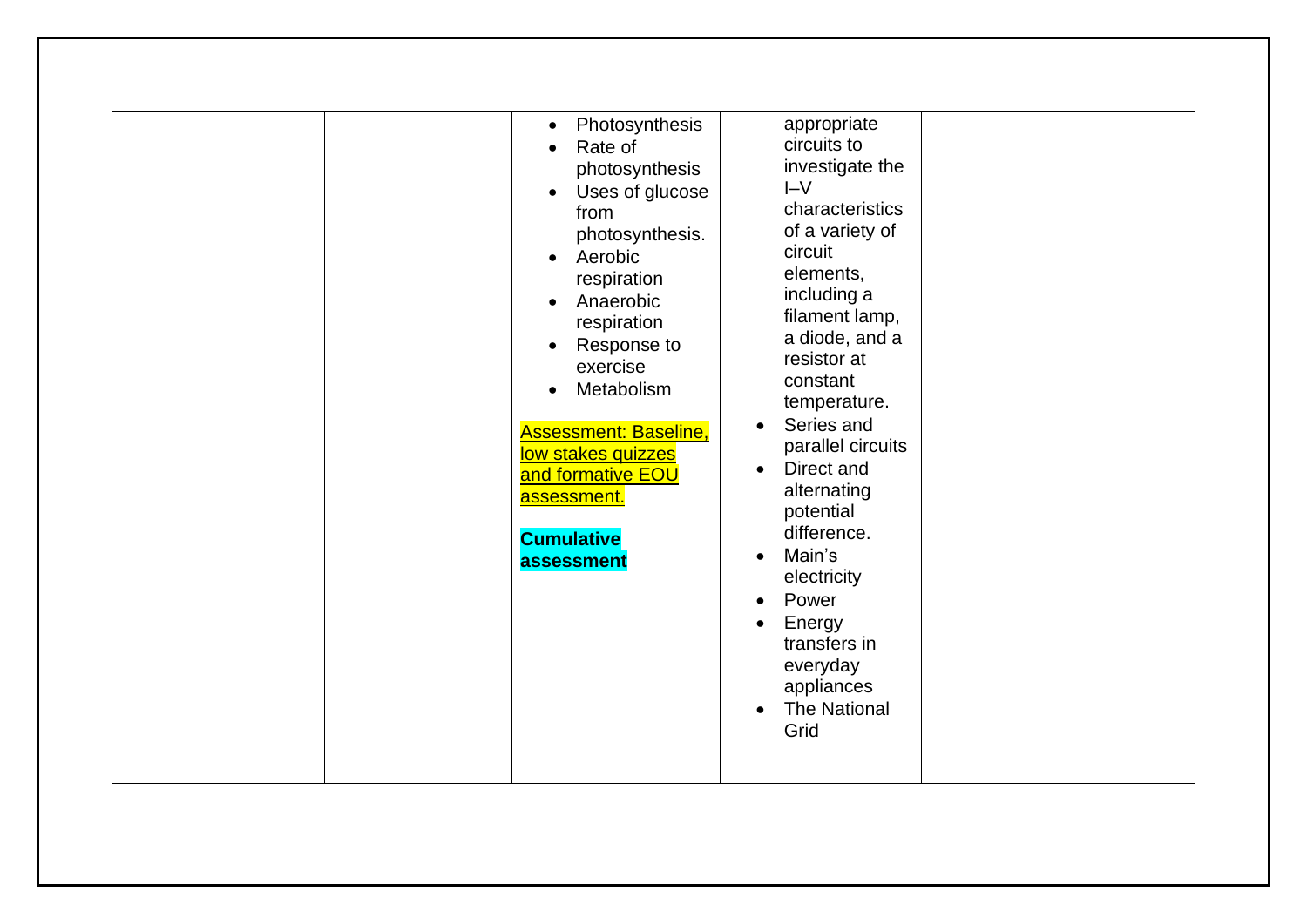| <b>P1 Physics-The</b>    |
|--------------------------|
| particle model of        |
| matter:                  |
| • Density of             |
| materials                |
| Required<br>$\bullet$    |
| practical-use            |
| appropriate              |
| apparatus to             |
| make and                 |
| record the               |
| measurements             |
| needed to                |
| determine the            |
| densities of             |
| regular and              |
| irregular solid          |
| objects and              |
| liquids.                 |
|                          |
| Changes of<br>$\bullet$  |
| state                    |
| Internal energy          |
| Temperature<br>$\bullet$ |
| changes in a             |
| system and               |
| specific heat            |
| capacity                 |
| Changes of<br>$\bullet$  |
| state and                |
| specific latent          |
| heat                     |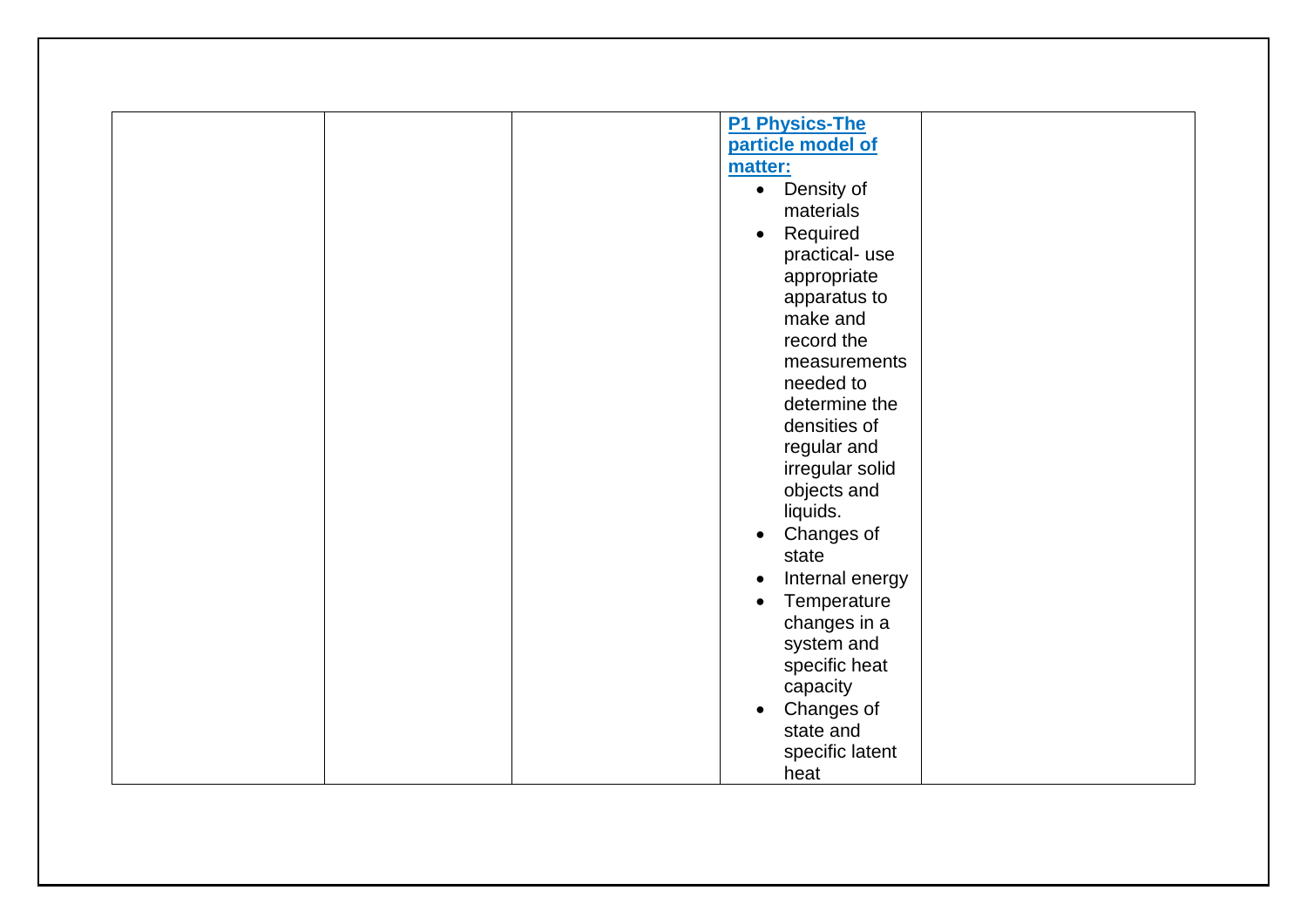| Particle motion<br>$\bullet$<br>in gases<br><b>P1 Physics-Atomic</b><br><b>structure</b><br>• The structure<br>of an atom<br>Mass number,<br>$\bullet$<br>atomic number,<br>and isotopes<br>The<br>$\bullet$<br>development of                                |
|---------------------------------------------------------------------------------------------------------------------------------------------------------------------------------------------------------------------------------------------------------------|
| (common<br>content with<br>chemistry)<br>Radioactive<br>$\bullet$<br>decay and<br>nuclear<br>radiation<br>Nuclear<br>$\bullet$<br>equations<br>Half-lives and<br>$\bullet$<br>the random<br>nature of<br>radioactive<br>decay<br>Radioactive<br>contamination |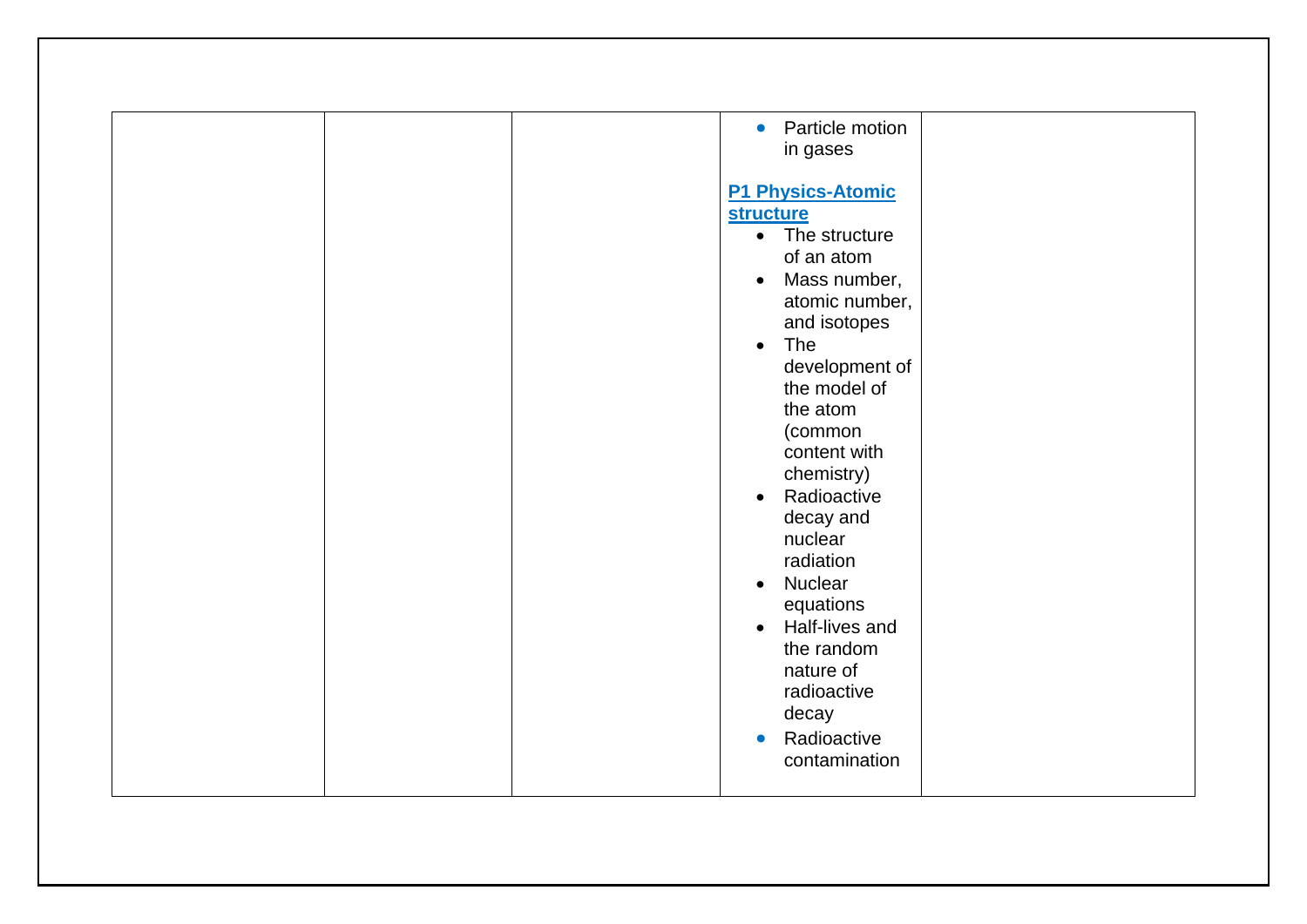| Summer                     |
|----------------------------|
|                            |
| <b>B2 Biology</b>          |
| <b>Genes Homeostasis</b>   |
| and response               |
| • Homeostasis              |
| The human                  |
|                            |
| nervous                    |
| system                     |
| Required<br>$\bullet$      |
| practical- plan            |
| and carry out              |
| an                         |
| investigation              |
| into the effect            |
| of a factor on             |
| human reaction             |
| time.                      |
| Human<br>$\bullet$         |
| endocrine                  |
| system                     |
| Control of<br>$\bullet$    |
| blood glucose              |
| Hormones in<br>$\bullet$   |
| human                      |
| reproduction               |
| Contraception<br>$\bullet$ |
| Uses of<br>$\bullet$       |
| hormones to                |
|                            |
| treat fertility<br>(HT)    |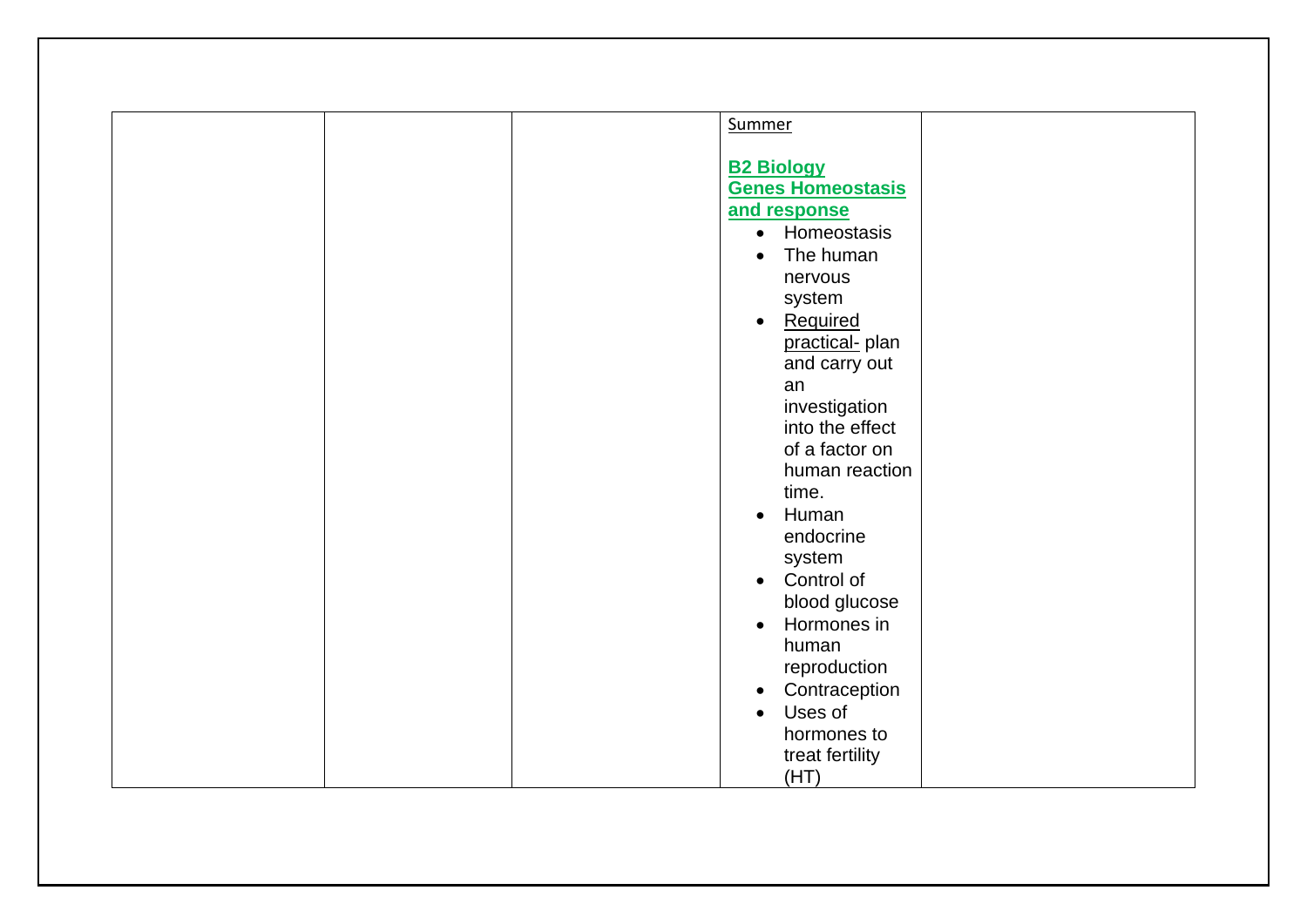| • Feedback<br>systems (HT)                                                                           |
|------------------------------------------------------------------------------------------------------|
| <b>Assessment:</b><br><b>Baseline, low stakes</b><br>quizzes and formative<br><b>EOU</b> assessment. |
| <b>Genes: B2 Biology</b><br><b>Inheritance,</b><br>variation, and<br>evolution                       |
| Sexual and<br>$\bullet$<br>asexual<br>reproduction                                                   |
| Meiosis<br>$\bullet$<br>DNA and the<br>$\bullet$<br>genome<br>• Genetic<br>inheritance               |
| Genetic<br>$\bullet$<br>disorders<br>Sex<br>$\bullet$<br>determination                               |
| Variation<br>$\bullet$<br>Evolution<br>$\bullet$<br>Selective<br>$\bullet$<br>breeding               |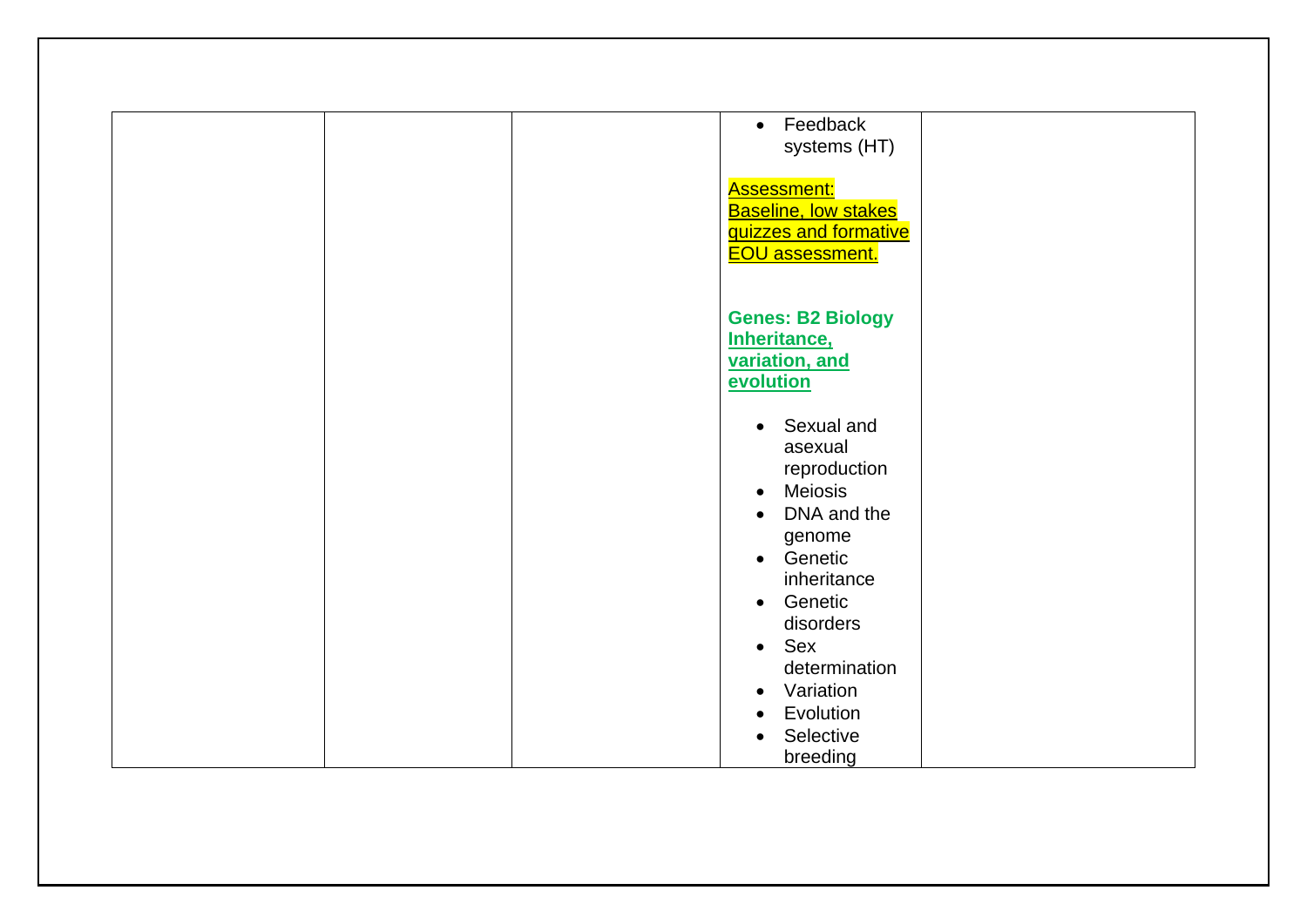| Genetic<br>$\bullet$        |
|-----------------------------|
| engineering                 |
| Evolution<br>$\bullet$      |
| Fossils                     |
| Extinction<br>$\bullet$     |
| Resistant<br>$\bullet$      |
| bacteria                    |
|                             |
| • Classification            |
| <b>Assessment:</b>          |
| <b>Baseline, low stakes</b> |
| quizzes and formative       |
| <b>EOU</b> assessment.      |
|                             |
| <b>B2 Biology</b>           |
| Ecosystems:                 |
| <b>Ecology</b>              |
| • Abiotic and               |
| biotic factors              |
| Adaptations<br>$\bullet$    |
| Levels of<br>$\bullet$      |
| organisms-                  |
| sampling                    |
| techniques                  |
| (quadrats and               |
| transects)                  |
| $\bullet$                   |
| Required                    |
| practical-                  |
| measure the                 |
| population size             |
| of a common                 |
| species in a                |
| habitat. Use                |